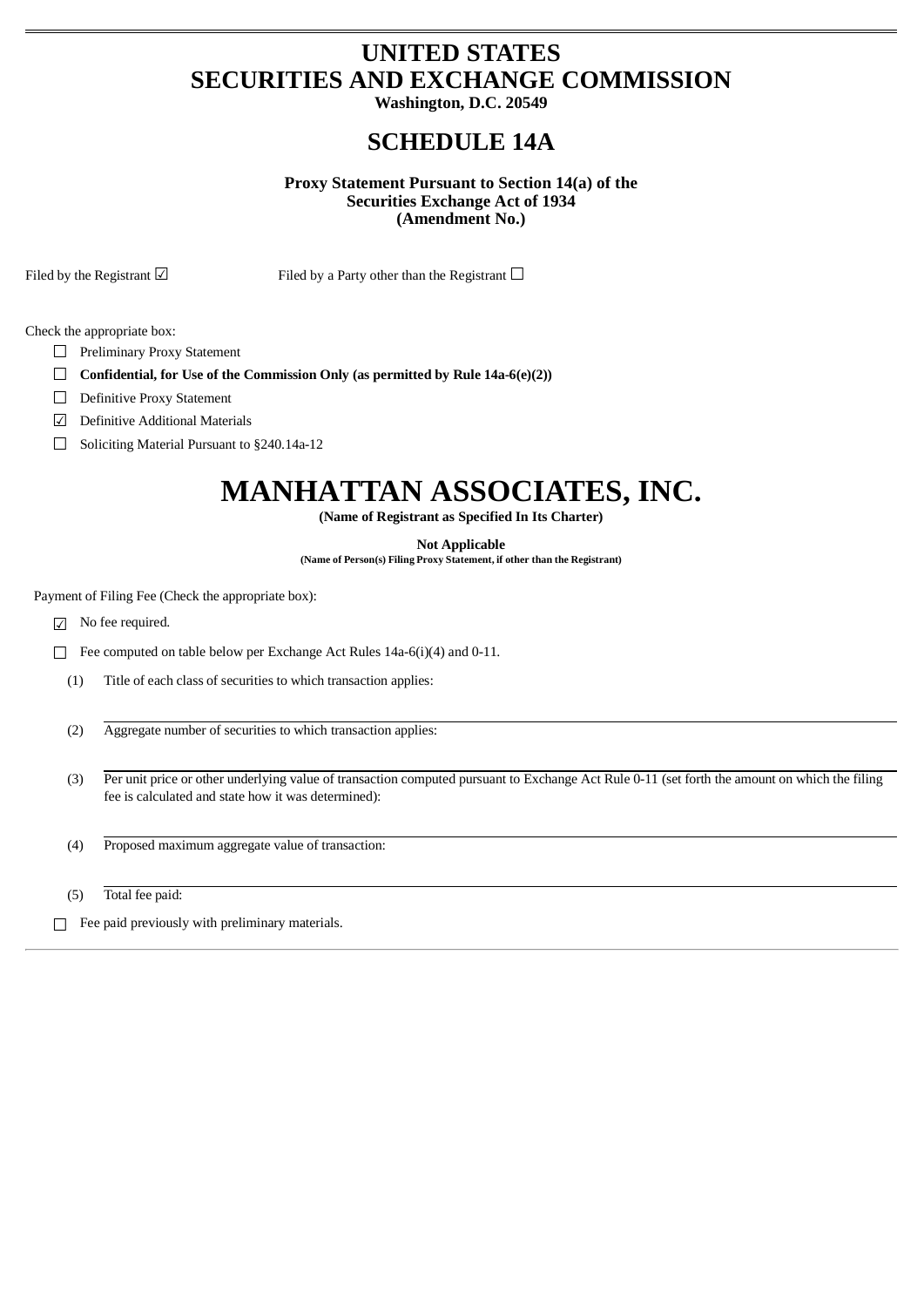☐ Check box if any part of the fee is offset as provided by Exchange Act Rule 0-11(a)(2) and identify the filing for which the offsetting fee was paid previously. Identify the previous filing by registration statement number, or the Form or Schedule and the date of its filing.

| (1) | Amount Previously Paid:                       |
|-----|-----------------------------------------------|
| (2) | Form, Schedule or Registration Statement No.: |
| (3) | Filing Party:                                 |
| (4) | Date File                                     |
|     |                                               |
|     |                                               |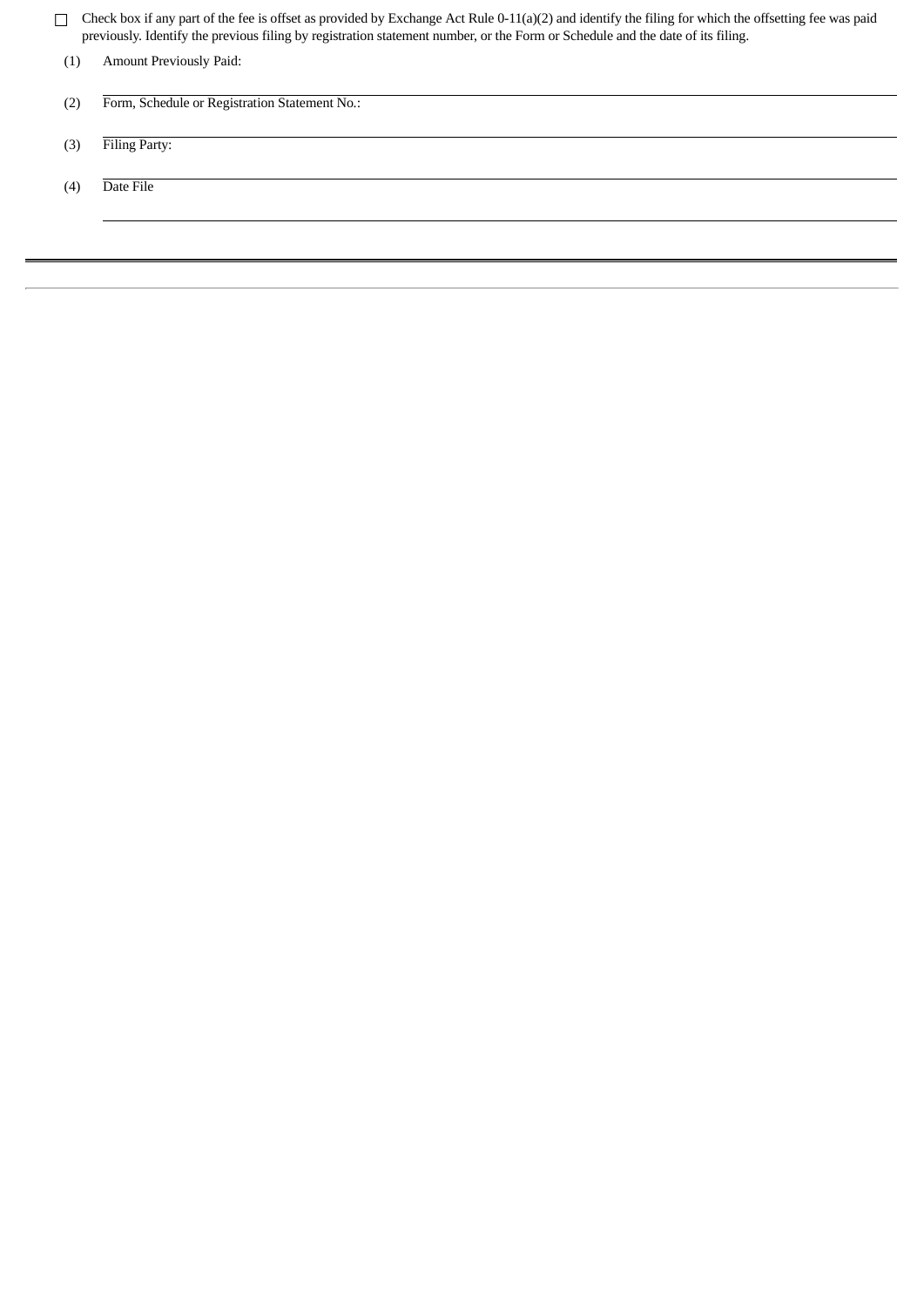### \*\*\* Exercise Your Right to Vote \*\*\* Important Notice Regarding the Availability of Proxy Materials for the Shareholder Meeting to Be Held on May 14, 2020

MANHATTAN ASSOCIATES, INC.

## Manhattan Associates.

2300 WINDY RIDGE PAROGU<br>TENTH FLOOR<br>ATLANTA, GEORGIA 30339

#### **Meeting Information**

Meeting Type: Annual Meeting For holders as of: March 20, 2020 Date: May 14, 2020 Time: 9:00 AM EDT Location: 2300 Windy Rdg Parkway Atanta Georgia 30339

You are receiving this communication because you hold<br>shares in the above named company.

This is not a ballot. You cannot use this notice to vote<br>these shares. This communication presents only an<br>overview of the more complete proxy materials that are<br>available to you on the Internet. You may view the proxy<br>mat

We encourage you to access and review all of the important information contained in the proxy materials before voting.

See the reverse side of this notice to obtain<br>proxy materials and voting instructions.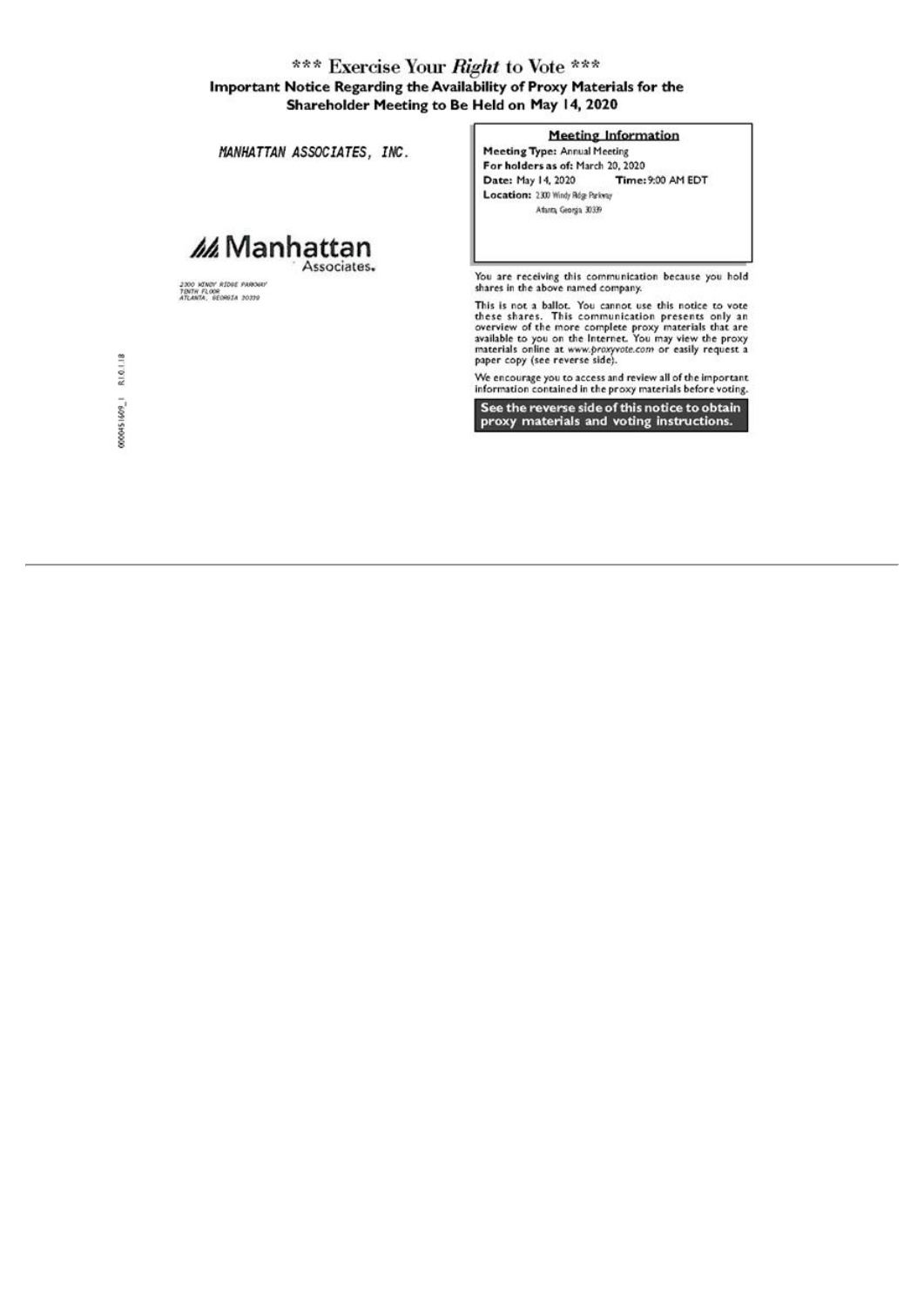## - Before You Vote -

How to Access the Proxy Materials

Proxy Materials Available to VIEW or RECEIVE: Notice & Proxy Statement 2. Annual Report How to View Online: Have the information that is printed in the box marked by the arrow  $\rightarrow$  [XXXX XXXX XXXX XXXX (located on the following page) and visit: www.proxyvote.com How to Request and Receive a PAPER or E-MAIL Copy:<br>If you want to receive a paper or e-mail copy of these documents, you must request one. There is NO charge for<br>requesting a copy. Please choose one of the following method 1) BY INTERNET: www.proxyvote.com<br>2) BY TELEPHONE: 1-800-579-1639 3) BY E-MAIL\*: sendmaterial@proxyvote.com \* If requesting materials by e-mail, please send a blank e-mail with the information that is printed in the box marked Requests, instructions and other inquiries sent to this e-mail address will NOT be forwarded to your investment advisor. Please make the request as instructed above on or before April 30, 2020 to facilitate timely delivery.

## — How To Vote —

Please Choose One of the Following Voting Methods

000451609 2 R1.0.1.18

Vote In Person: Many shareholder meetings have attendance requirements including, but not limited to, the possession of an attendance ticket issued by the entity holding the meeting. Please check the meeting materials for any special requirements for meeting attendance. At the meeting you will need to request a ballot to vote these shares.

Vote By Internet: To vote now by Internet, go to www.proxyvote.com Have the information that is printed in the box marked by the arrow  $\rightarrow$  xxxx xxxx xxxx xxxx available and follow the instructions.

Vote By Mail: You can vote by mail by requesting a paper copy of the materials, which will include a proxy card.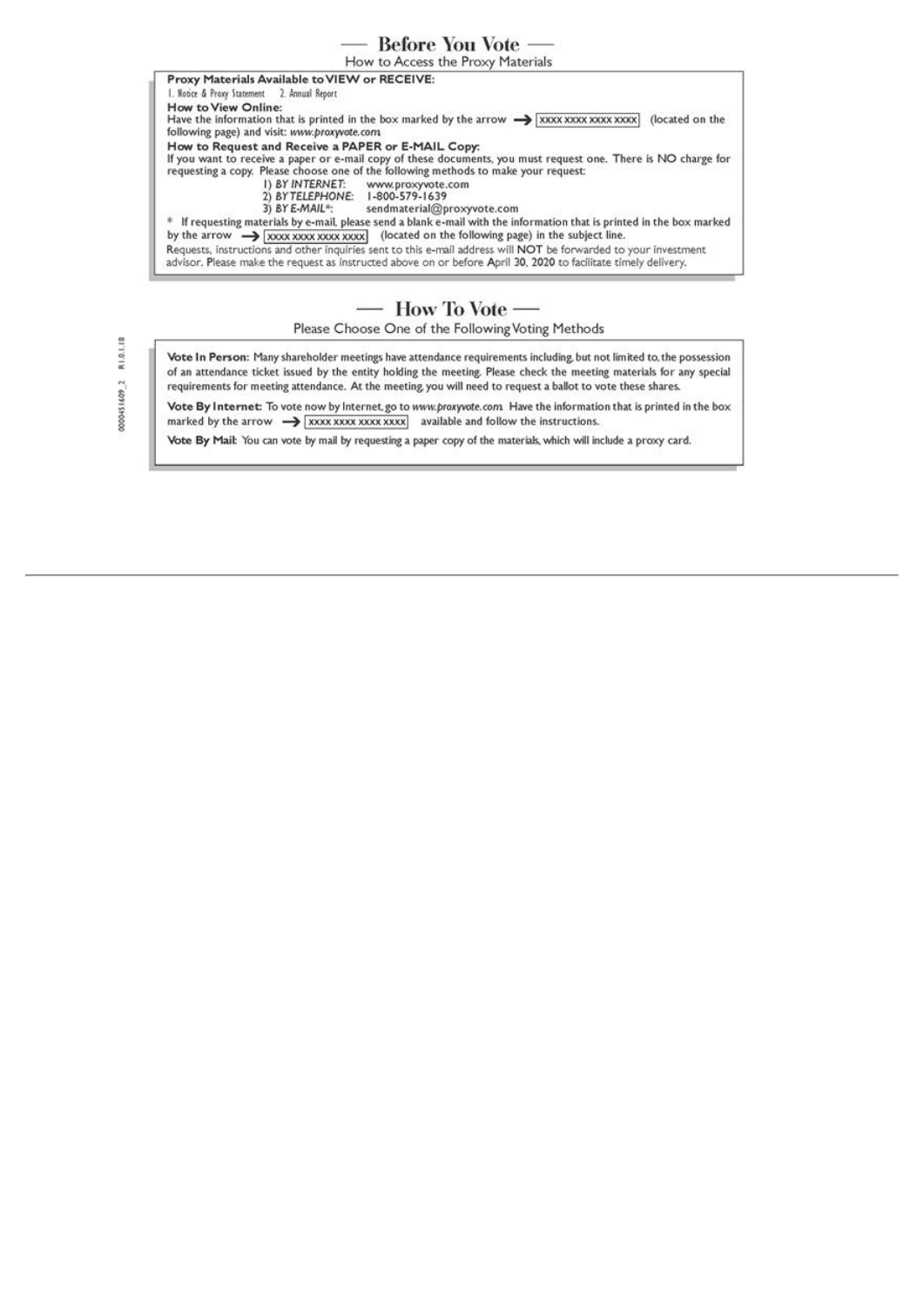#### Voting items

#### The Board of Directors recommends you vote FOR the following:

- 1. Election of Directors
	- Nominees

г

ta. Eddie Capel

1b. Charles E. Moran

#### The Board of Directors recommends you vote FOR proposals 2, 3 and 4.

- 2. Nonbinding resolution to approve the compensation of the Company's named executive officers.
- 3. Proposal to approve the Manhattan Associates, Inc. 2020 Equity Incentive Plan.
- 4. Ratification of the appointment of Ernst & Young LLP as the Company's independent registered public accounting<br>firm for the fiscal year ending December 31, 2020.